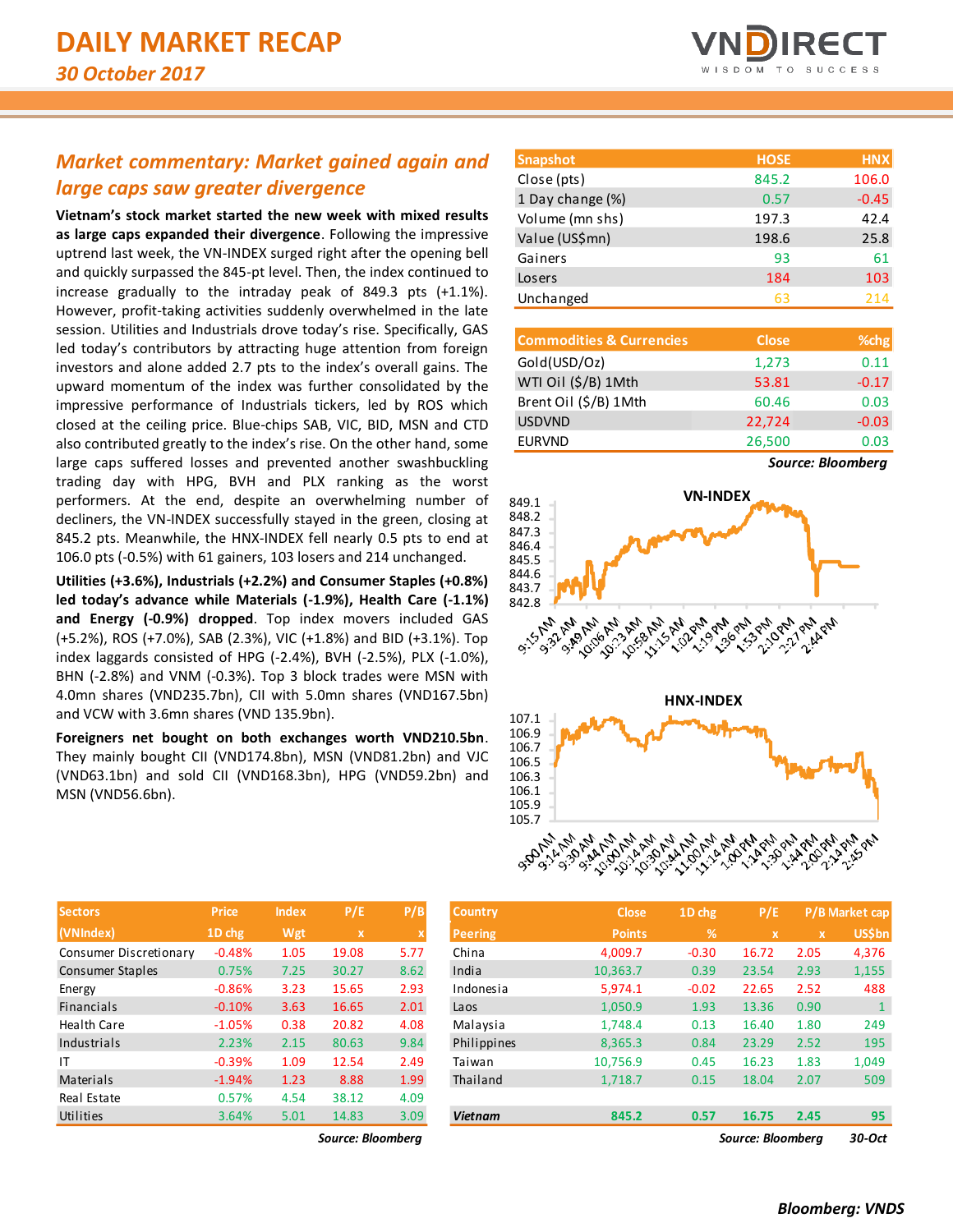

## **Market News**

**Oil extended a two-year high above US\$60 a barrel in London amid growing signs that OPEC and Russia will press on with supply curbs, and as pipeline flows from Iraq were disrupted.** Brent crude futures added 0.3%. Saudi Arabian Crown Prince Mohammed bin Salman last week backed extending production cuts by the OPEC and its allies beyond March, following a similar endorsement by Russian President Vladimir Putin earlier this month. Iraq's exports through its northern pipeline to Turkey have halted, according to a port agent. "High OPEC compliance" and "roaring oil demand growth combined over the last few months have accelerated the rebalancing of the oil market," said Giovanni Staunovo, an analyst at UBS Group AG in Zurich. "Reports that Saudi Arabia and Russia are mulling over the prospect of an extension" have "played a part in buoying market sentiment and recently lifting oil prices." *(Bloomberg)*

**Trade balance came in as surplus of US\$0.9bn in October, pushing the total surplus in the 10M2017period to US\$1.2bn, according to the General Department of Vietnam Customs**. In October, Vietnam's exports hit US\$19.4bn, (+0.3% MoM), while imports were US\$18.5bn (+1.4% MoM). The results raised the country's total trade so far this year to US\$346.2bn (+21.3% YoY), with exports reaching US\$173.7bn (+20.7% YoY) and imports touching US\$172.5bn (+22% YoY). *(En.vietnamplus.vn)* 

## **Coverage Universe Updates**

## **VJC: 3Q2017 Strong transportation and ancillary revenue growth, no aircraft sales - ADD (Upside +22%)**

- **Strong Q3 transportation and ancillary revenue growth** of +34.4% YoY to touch VND6,142bn. Main growth drivers were: 1) +25% YoY in passenger volume growth to 4.4m; 2) 31% YoY rise in ancillary revenue/passenger to VND331,000 (US\$14.2). 3Q2017 EBT came in at VND1,054bn (+35.1% YoY). For 9M2017, EBT is estimated to have surpassed VND3,000bn, 25% higher than the whole FY16 EBT. There were no new aircraft deliveries during 3Q2017. As a result, VJC should report significant revenue from aircraft sales in 4Q2017. The company has received two new A321s on the 16th and 21th of October, 2017 which should be sold to lessors before the end of the year. By the end of 2017, VJC expects to deploy 10 new aircraft (according to management), reaching a total fleet size of 47 aircraft (25 A320s and 22 A321s).
- **VJC has pushed its fleet to the limit** as performance metrics reached an all-time high. Load factor for 3Q was 89.7%, the highest level in the company's history. Aircraft utilization reached 14.04 block hours per aircraft a day while maintaining on-time performance of 85%. However, this could be short-lived as the company retired five A320s during 3Q, leading to a temporary fall in the number of operating aircrafts.
- **More international routes were opened,** connecting Vietnam to various Asia destinations in South Korea, China and even Myanmar. By the end of 3Q2017, VJC was operating 38 domestic routes and 35 international routes (vs. 37 domestic routes and 26 international routes at the end of 1Q2017). VJC expects to open 6 new international routes by the end of 2017.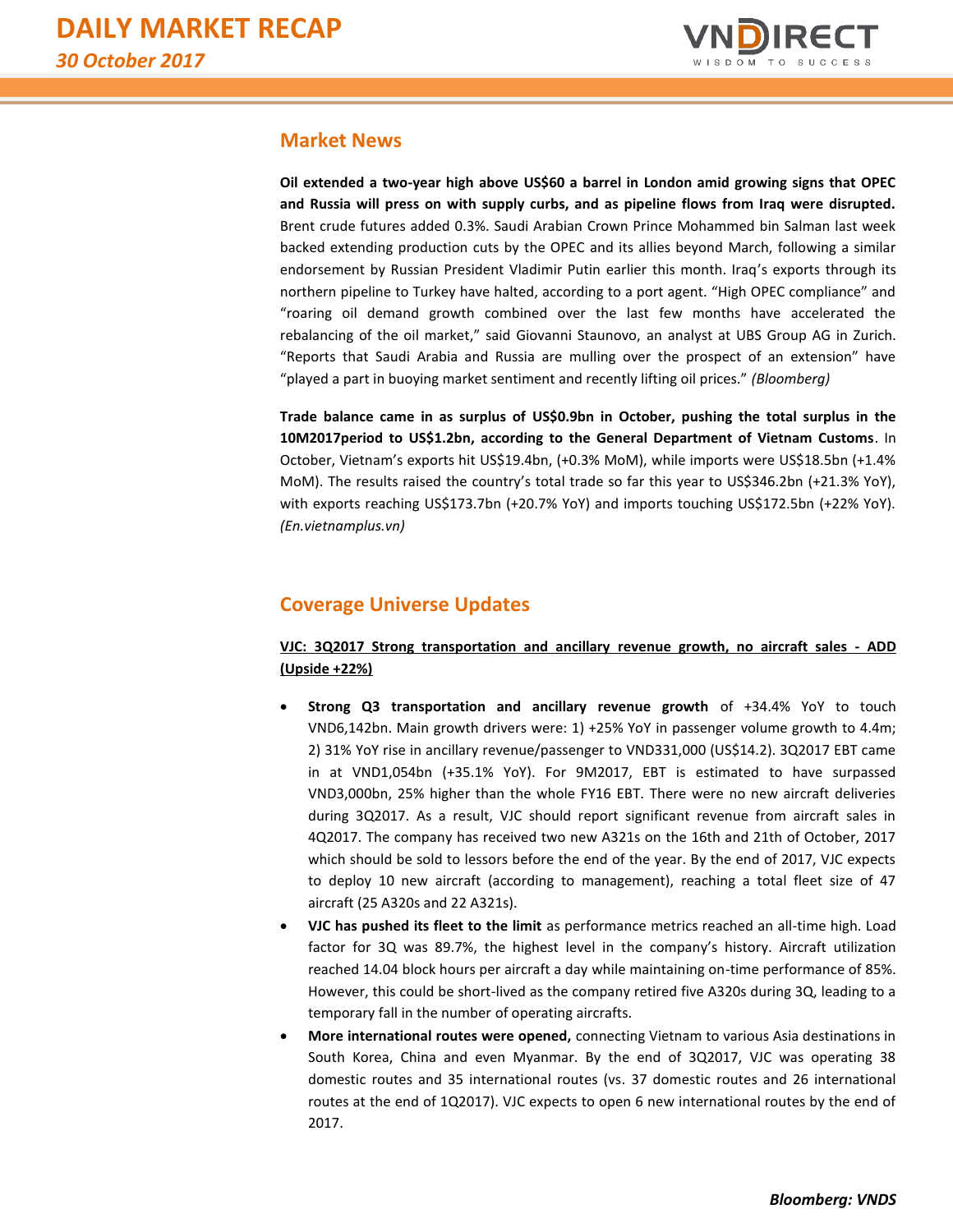

#### **BID: Improved provision buffer at the cost of lower profits – NON-RATED**

- **A hike in provision expense undermined bottom line despite strong pre-provision profit growth.** 9M2017 pre-provision profit grew 37.0% YoY but a 70.5% jump in provision expense made PBT and PAT fall by 3.5% and 8.7%, respectively. Net interest income and net fee income both recorded strong YoY growth of 37.7% and 24.2%, while other income dropped 16.9% YoY due to VND827bn extraordinary income booked in 2Q 2016 stemming from the divestment from Public Bank Vietnam. 9M2017 profit before tax touched VND5,555bn, fulfilling 71.7% of the 2017 full-year target.
- **Less aggressive deposit mobilization and higher loan growth underpinned net interest income growth.** After a year of accelerating mobilization, deposit growth has slowed down in 9M2017. The deposit book grew 13.4% from the beginning of the year, compared to 25.7% over 9M2016. Loan book growth versus year-end 2017 reached 14.4%, higher than the 12.8% of the same period last year. NIM increased from 2.6% in 2016 to 3.0% in 3Q2017 as less aggressive mobilization slowed down the hike in funding cost while the push into retail lending continued to improve asset yields.
- **The jump in provision expense signals an improvement in asset management.** Higher provision expense was due to more specific provision and VAMC provision bookings. New specific provisions booked in 9M2017 amounted to VND7,168bn, or 2.3 times the figure in 9M2016. Increased specific provisions facilitated more write-offs: during 9M2017, write-offs amounted to VND3,822bn compared with VND807bn in the same period last year. Despite sizeable write-offs, increased provisions improved LLR from 69.7% in 2016 to 84.0% in 3Q2017. On VAMC bonds provisioning, we estimated BID has booked VND3,200bn in 9M2017 compared to VND2,800bn in 9M2016. BID's provisioning for VAMC bonds follows the requirement of the State Bank of Vietnam and BID has not booked extra provision like some other banks.
- **Asset quality remains a concern.** NPL ratio slightly increased from 2.0% by 2016-end to 2.1% at the end of 3Q2017, however, in absolute terms, NPLs increased by VND2,816bn from year-end 2016 (equivalent to 19.5% growth). It is worrying as NPLs rose even after the large write-offs mentioned above. NPLs are still a problem at BID but the bank's more progressive provisioning of late is encouraging. Given inflated provisioning this year, BID might ease back next year and keep the LLR around the current level and, therefore, we expect profit growth to pick up next year.

## **Notable Corporate Events**

**Asia Commercial Bank (ACB VN) - 9M2017 business results:** For the accumulated 9M2017, ACB witnessed a boost of 53% YoY in net profit to more than VND1,500bn and an increase of 15.8% in total assets versus year-end 2016 to VND270trl. Lending grew by 12.8%, deposits rose by 13% and bad debt ratio was at 1.04% for the same period. *(Bloomberg)*

**Petrovietnam Drilling & Well Service Corporation (PVD VN) - 3Q2017 business results:** In 3Q, PVD recorded net revenue of US\$55.8mn (+4.5% YoY) and net income of US\$1.1mn (2.5 times compared to 3Q2016's figures). For the accumulated 9M2017, PVD reported net loss at US\$10mn on US\$119.7mn in revenue (-41% YoY). *(Bloomberg)*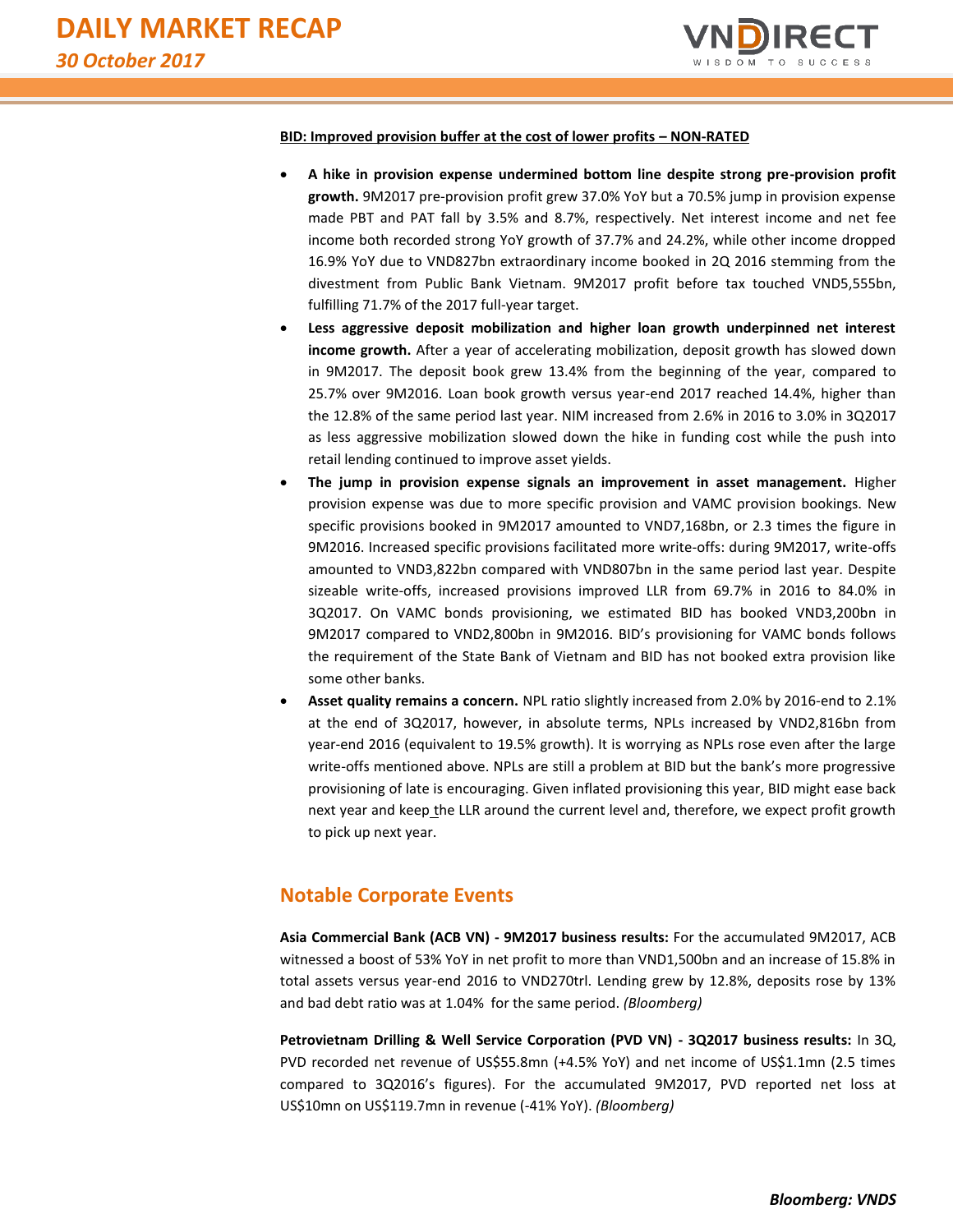

**Traphaco Joint Stock Company (TRA VN) – 3Q2017 business results:** In 3Q2017, TRA reported net revenue of VND451.7bn (-6.6%% YoY) and gross profit of VND241.4bn (-3.9% YoY) due to the increasing gross profit margin. Financial revenue reduced to VND0.4bn (-77.8% YoY). Besides, financial, selling, and admin expenses reached VND0.9bn (-95.3% YoY), VND113.4bn (-6.4% YoY) and VND52.4bn (+27.2% YoY), respectively. Thus, TRA staged an increase of +4.6% YoY in EAT to VND60.9bn. For 9M2017, TRA generated net revenue of VND1,311bn (-12.7% YoY) and EAT of VND178.5bn (+5% YoY). *(Ndh.vn)*

**Ho Chi Minh City Securities Corporation (HCM VN) – private placement:** HCM has announced to issue corporate bond to mobilize VND800bn for margin lending. The bond type is non-listed and non-guaranteed with one-year maturity term, interest rate of 10% and balloon payment. The bond issuance is expected to take place in Nov 2017 and be completed by the end of Dec 2017. *(Cafef.vn)*

**Kinh Bac City Development Share Holding Corporation (KBC VN) – business activity:** KBC has announced to launch a new urban area project with total size of 136ha in Bac Ninh city. Hai Phat Land JSC (unlisted) will be the official distributor of the project*. (Cafef.vn)*

*<to be continued>*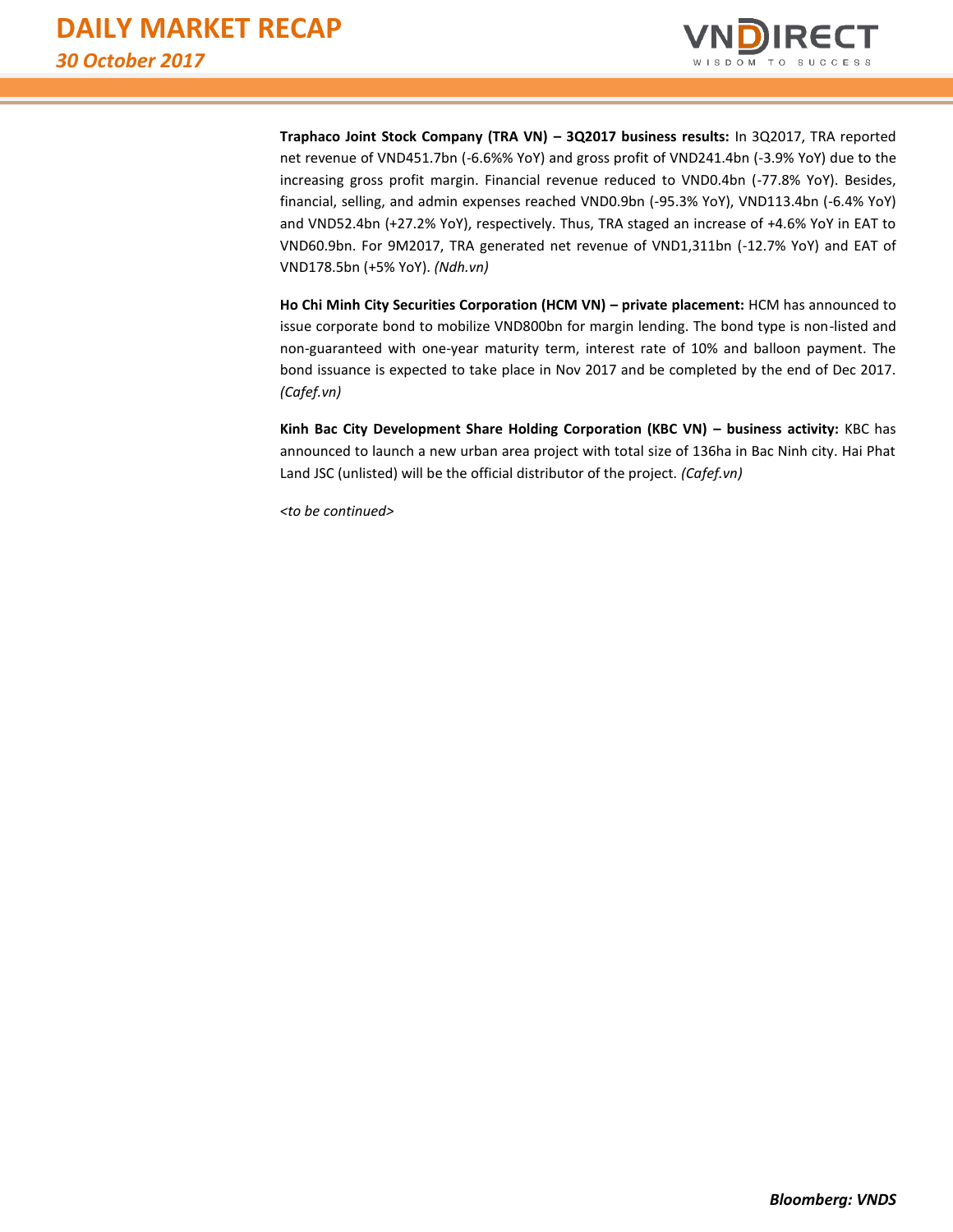

## **COVERAGE SUMMARY**

| <b>Ticker</b>            | <b>Adjusted</b><br>price | <b>Adjusted</b><br>target price | <b>Upside</b> | Recom-<br>endation  | <b>Investment thesis summary/Update</b>                                                                                                                                                                                                                                                                                                                                                                                                                                                            | Latest<br>report           |
|--------------------------|--------------------------|---------------------------------|---------------|---------------------|----------------------------------------------------------------------------------------------------------------------------------------------------------------------------------------------------------------------------------------------------------------------------------------------------------------------------------------------------------------------------------------------------------------------------------------------------------------------------------------------------|----------------------------|
| PC <sub>1</sub>          | 33,400                   | 42,100                          | 26%           | ADD                 | Positive outlook for 2018 with surge in revenue thanks to: (1) New contribution from                                                                                                                                                                                                                                                                                                                                                                                                               |                            |
| HBC                      | 53,100                   | 71,600                          | 35%           | ADD                 | My Dinh Plaza II and (2) commissioning of two new hydropower plants in Q4, 2017.<br>1. Large contract back-log to drive double-digit growth until 2019                                                                                                                                                                                                                                                                                                                                             |                            |
| <b>LPB</b>               | 13,300                   | 17,200                          | 29%           | ADD                 | 2. Balance sheet to improve after planned private placement of 18mn shares (14%).<br>1. Unique distribution advantage with more than 1000 PTOs across country. Will be able<br>to maintain strong credit growth thanks to good capital buffer (CAR ~13%) and strong<br>liquidity (LDR $^{\sim}80\%$ ).<br>2. FY17 YE P/B of 1.0x, cheap relative to peers.                                                                                                                                         | <b>Link</b>                |
| <b>VHC</b>               | 47,000                   | 68,000                          | 45%           | ADD                 | 1. Manufacturing capacity will increase by 40% by 2018<br>2. The largest market, US, will probably regain its growth momentum into next year<br>3. Input price could decrease and become more stable in 2018                                                                                                                                                                                                                                                                                       | <b>Link</b>                |
| <b>TDH</b>               | 13,550                   | 15,900                          | 17%           | ADD                 |                                                                                                                                                                                                                                                                                                                                                                                                                                                                                                    |                            |
| <b>CTD</b>               | 222,900                  | 249,028                         | 12%           | HOLD                | 1. Leading firm in construction sector with blue-chip client base.<br>2. Revenue from new contracts will ensure growth for the next two years. Projected<br>revenue and earnings growth of 43.9% and 39.8%, respectively in 2017.<br>3. Rising contribution of design and build (D & B) projects to touch 50% of total revenue<br>should lift blended margins. D&B contracts' average GM of 10% and traditional contract<br>of 6-7%. D&B's                                                         | <b>Link</b>                |
| <b>DCM</b>               | 13,050                   | 16,200                          | 24%           | ADD                 | 1. Recovery in ASP (+6% in 2017 from low level in '16) and volume (+9% in 2017,<br>supported by exporting activities), driven by recovery in agriculture sector and global<br>urea price cycle.<br>2. Gas price subsidy from PVN until the end of 2018 (guaranteeing ROE at minimum<br>12%), preferential income tax rate of 5%<br>3. Possible change in VAT policy could reduce COGS and improve margins by 2-3% pts.<br>4. PVN plans to divest 24.6% stake by 2018 which will add to free-float. |                            |
| PTB                      | 125,400                  | 133,400                         | 6%            | <b>HOLD</b>         |                                                                                                                                                                                                                                                                                                                                                                                                                                                                                                    | <b>Link</b>                |
| <b>VJC</b><br><b>NLG</b> | 114,500<br>26,900        | 139,600<br>31,850               | 22%<br>18%    | ADD<br>ADD          | 1. NLG is well aligned with the new property market orientation. NLG focuses on<br>durable-demand products (affordable and social apartments and landed properties).<br>2. FY2017 net revenue is forecasted at VND3,454 billion (+36.3% yoy) and NPATMI at<br>VND544 billion (+58% yoy). For 2018, revaluation of Hoang Nam project will secure<br>strong EAT growth. However, the share price is reasonable this year.                                                                            | <b>Link</b><br><b>Link</b> |
|                          |                          |                                 |               |                     | 3. Upside for the stock will come in 2018 as major projects are going to be executed.                                                                                                                                                                                                                                                                                                                                                                                                              |                            |
| <b>IMP</b><br>PNJ        | 62,300<br>108,100        | 70,600<br>113,500               | 13%<br>5%     | <b>HOLD</b><br>HOLD | 1. Largest jewelry retailer with rapid retail footprint expansion<br>2. Robust SSSG in 2017 (25%) and target SSSG FY18 of 12%.<br>3. FY17 EAT is forecasted to grow by 77.8%, 44% for FY18.                                                                                                                                                                                                                                                                                                        | <b>Link</b><br>Link        |
| <b>ACV</b>               | 70,000                   | 83,700                          | 20%           | <b>ADD</b>          | 1. Passenger throughput could grow at more than 15% in the next few years<br>2. Domestic passenger fees will increase by 22.7% yoy in 2018, FY18 EAT to touch<br>VND5,072b (+46.5%)<br>3. 2018 EV/EBITDA 11.9x, below peers average of 15x                                                                                                                                                                                                                                                         | <b>Link</b>                |
| BFC                      | 36,700                   | 43,338                          | 18%           | ADD                 | 1. Leading NPK producer in terms of capacity (current 925k tons, could add 200k tons<br>more in the North) and market share (15-16%)<br>2. Long-term growth from expansion strategy to Northern Vietnam (+20%/year in<br>volumes) and overseas market (Cambodia)                                                                                                                                                                                                                                   |                            |
| <b>VNR</b>               | 26,000                   | 25,443                          | $-2%$         | <b>HOLD</b>         |                                                                                                                                                                                                                                                                                                                                                                                                                                                                                                    |                            |
| <b>TCM</b>               | 26,600                   | 31,082                          | 17%           | ADD                 | 1. Low production cost (40% below the peer average) due to higher tapping yield and                                                                                                                                                                                                                                                                                                                                                                                                                | Link                       |
| <b>DRI</b>               | 11,600                   | 18,325                          | 58%           | ADD                 | cheap labor.<br>2. Natural rubber price (ASP) is still in recovery mode and expected to rise 25% yoy in<br>2017 with this ASP increase not really reflected in DRI's valuation due to negative<br>sentiment on the stock<br>3. Attractive valuation and first dividend payment for FY17 expected to be<br>VND1,000/share (VND500/share already advanced in Sep 17).                                                                                                                                | <b>Link</b>                |
| <b>DPM</b>               | 21,350                   | 24,519                          | 15%           | HOLD                | 1. Gross margin fluctuates following movement in oil prices, 1H17 performance hurt by<br>the sharp increase in oil/gas input price<br>2. NH3-NPK expansion projects will contribute to revenue and profit starting from 2018<br>(expected VND1.2-2trl in revenue and VND150-300bn in profit)<br>3. DPM would benefit the most in case a change in VAT policy is approved (gross margin<br>$+3-4%$ pts.)<br>4. PVN plans to divest 8.6% stake by 2018                                               | Link                       |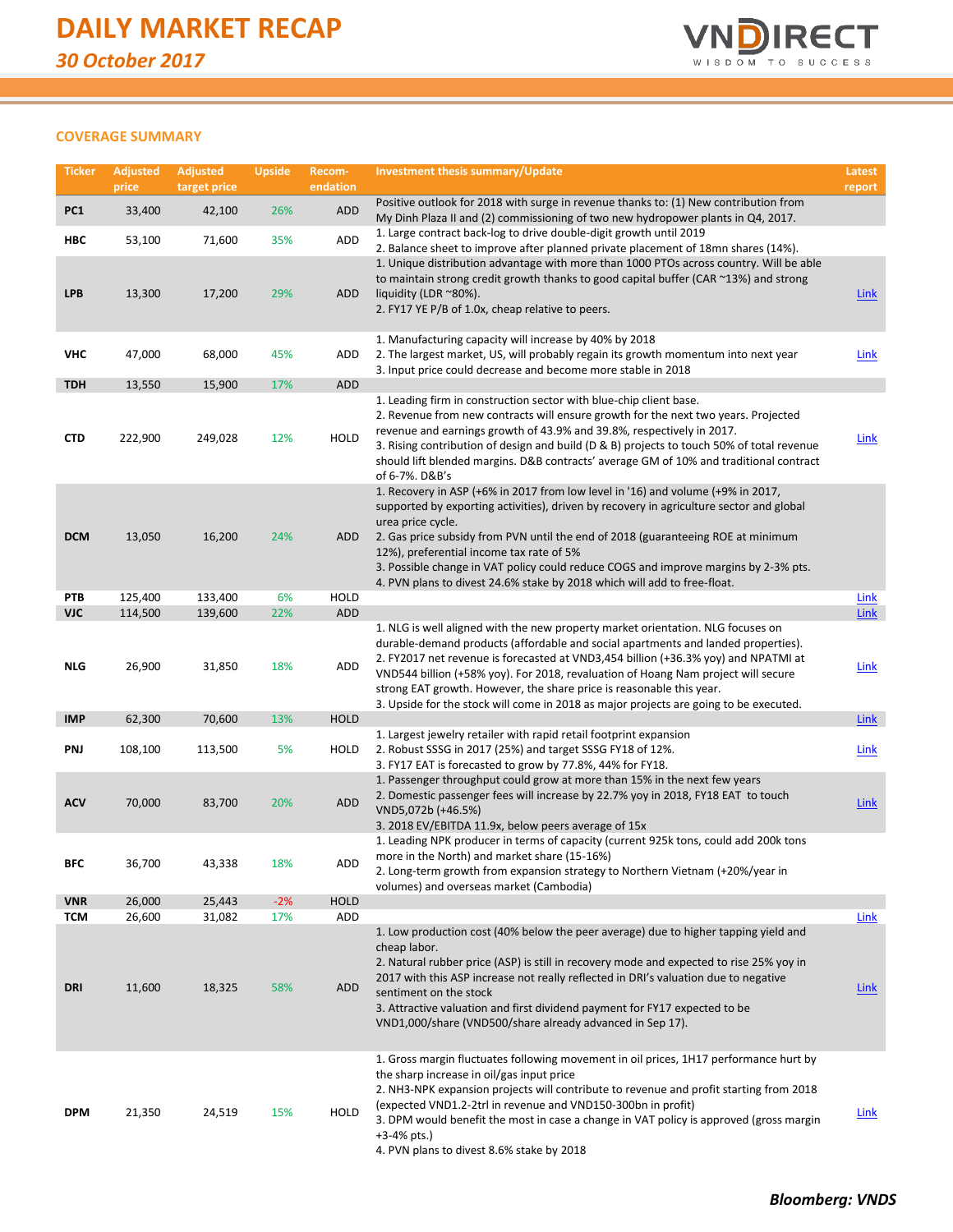

| <b>Ticker</b> | <b>Adjusted</b><br>price | <b>Adjusted</b><br>target price | <b>Upside</b> | Recom-<br>endation | Investment thesis summary/Update                                                                                                                                                                                                                                                                                                                                                                                   | Latest<br>report |
|---------------|--------------------------|---------------------------------|---------------|--------------------|--------------------------------------------------------------------------------------------------------------------------------------------------------------------------------------------------------------------------------------------------------------------------------------------------------------------------------------------------------------------------------------------------------------------|------------------|
| <b>NVL</b>    | 61,000                   | 69,500                          | 14%           | <b>HOLD</b>        |                                                                                                                                                                                                                                                                                                                                                                                                                    | Link             |
| <b>QNS</b>    | 54,900                   | 95,006                          | 73%           | <b>ADD</b>         | 1. QNS is a dominant producer of soy milk with 85% market share in the packaged<br>segment.<br>2. One of the most profitable F&B companies in term of ROE (FY16 ~43.3%) and ROA<br>(FY16~25%).<br>3. - Manufacturing capacity addition is the next engine for growth: an increase by 30%<br>of soymilk capacity and 50% of sugar refine capacity<br>4. Current PE TTM is 9.7x, relatively attractive vs peers.     | Link             |
| <b>SBV</b>    | 47,000                   | 56,052                          | 19%           | <b>ADD</b>         | 1. SBV is the leading company in the marine rope and cordages niche market and has a<br>great brand which gives it pricing power.<br>2. Fishermen are shifting to offshore fishing, thereby boosting demand for higher<br>quality rope products which SBV specializes in.<br>3. A 40% jump in manufacturing capacity starting in 4Q will ease capacity constraints<br>and lay the foundation for continued growth. | Link             |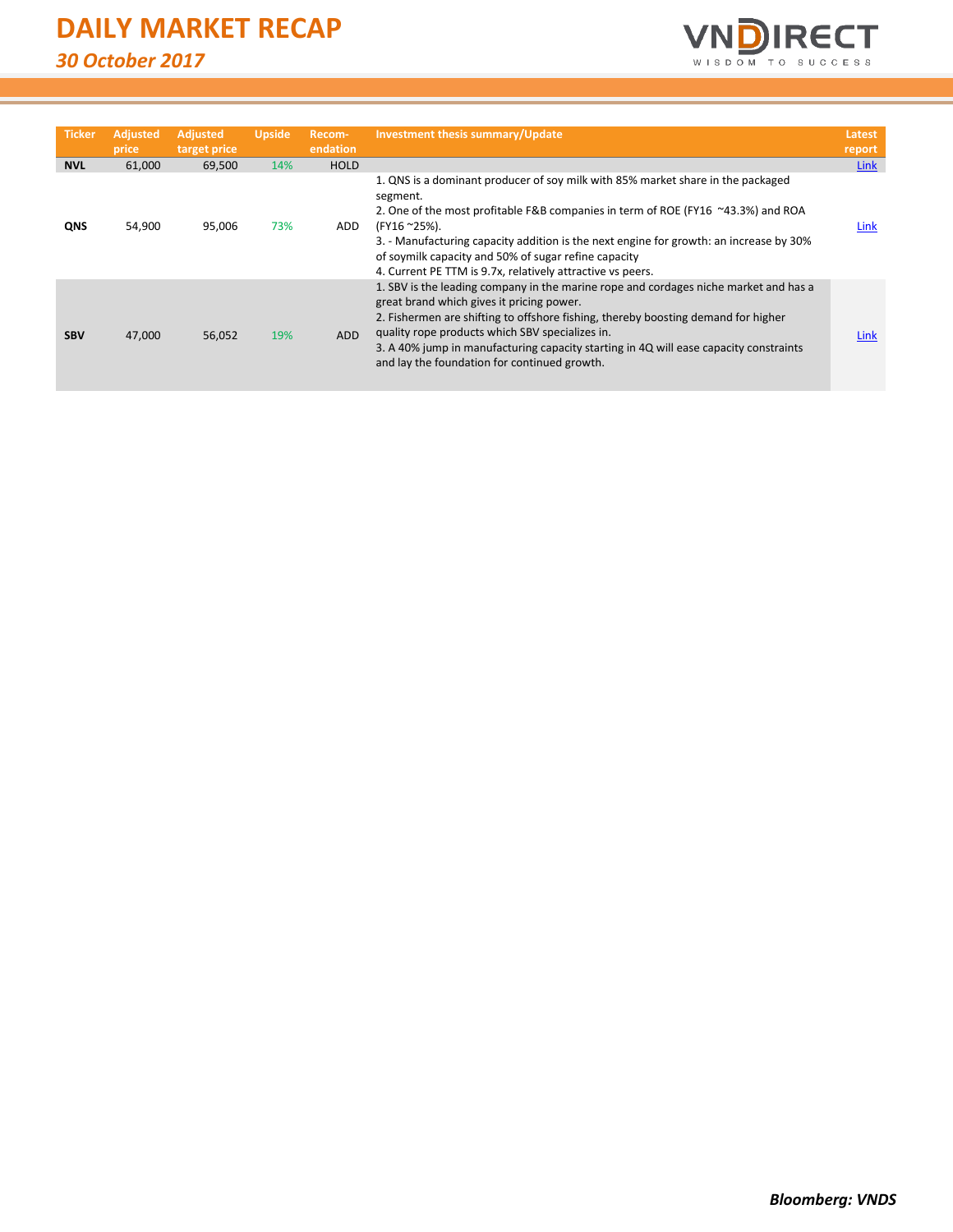

## **MARKET MOVEMENTS**

| <b>HOSE</b>        |                   |        |      |         |              |
|--------------------|-------------------|--------|------|---------|--------------|
| <b>Top gainers</b> |                   |        |      |         | <b>VND</b>   |
| <b>Ticker</b>      | <b>Last Price</b> | Chg    | %chg | Vol.    | <b>Index</b> |
|                    |                   |        |      |         | impact       |
| <b>ROS</b>         | 209,700           | 13,700 | 7.0  | 675,620 | 2.536        |
| <b>HAI</b>         | 9,670             | 630    | 7.0  | 3.89MLN | 0.029        |
| <b>SVC</b>         | 43,750            | 2,850  | 7.0  | 19,520  | 0.028        |
| <b>PNC</b>         | 29,950            | 1,950  | 7.0  | 6,380   | 0.008        |
| <b>NAV</b>         | 5,230             | 340    | 7.0  | 190     | 0.001        |

| <b>Top losers</b> |                   |          |         |         | <b>VND</b> | <b>Top losers</b> |                   |          |         |        | <b>VND</b> |
|-------------------|-------------------|----------|---------|---------|------------|-------------------|-------------------|----------|---------|--------|------------|
| <b>Ticker</b>     | <b>Last Price</b> | Chg      | %chg    | Vol.    | Index      | Ticker            | <b>Last Price</b> | Chg      | %chg    | Vol.   | Index      |
|                   |                   |          |         |         | impact     |                   |                   |          |         |        | impact     |
| <b>DAH</b>        | 4.420             | $-260$   | $-19.3$ | 187.760 | $-0.014$   | <b>INN</b>        | 71.100            | $-7.900$ | $-10.0$ | 49.200 | 0.000      |
| <b>THG</b>        | 47,450            | $-3.550$ | $-7.0$  | 190,220 | $-0.017$   | <b>VDL</b>        | 28.400            | $-3,100$ | $-9.8$  | 600    | 0.000      |
| <b>FIT</b>        | 7.490             | $-560$   | $-7.0$  | 3.34MLN | $-0.056$   | <b>BBS</b>        | 12.100            | $-1.300$ | $-9.7$  | 100    | 0.000      |
| <b>MCP</b>        | 26,800            | $-2.000$ | $-6.9$  | 10.050  | $-0.012$   | VE <sub>2</sub>   | 10.400            | $-1,100$ | $-9.6$  | 900    | 0.000      |
| HII               | 33,200            | $-2.450$ | $-6.9$  | 559,220 | $-0.013$   | QNC               | 3,800             | $-400$   | $-9.5$  | 100    | 0.000      |

|               | <b>Top index movers</b>  |        |      |         | <b>VND</b>   |
|---------------|--------------------------|--------|------|---------|--------------|
| <b>Ticker</b> | <b>Last Price</b><br>Chg |        | %chg | Vol.    | <b>Index</b> |
|               |                          |        |      |         | impact       |
| GAS           | 72,900                   | 3,600  | 5.2  | 2.17MLN | 2.696        |
| <b>ROS</b>    | 209,700                  | 13,700 | 7.0  | 675,620 | 2.536        |
| SAB           | 287,000                  | 6,500  | 2.3  | 110,150 | 1.631        |
| <b>VIC</b>    | 58,000                   | 1,000  | 1.8  | 1.52MLN | 1.032        |
| <b>BID</b>    | 21,850                   | 650    | 3.1  | 5.52MLN | 0.870        |

|               | <b>Top index laggers</b><br><b>VND</b> |          |        |         |              |  |  |  |  |  |
|---------------|----------------------------------------|----------|--------|---------|--------------|--|--|--|--|--|
| <b>Ticker</b> | <b>Last Price</b><br>Chg               |          | %chg   | Vol.    | <b>Index</b> |  |  |  |  |  |
|               |                                        |          |        |         | impact       |  |  |  |  |  |
| <b>HPG</b>    | 36,800                                 | -900     | $-2.4$ | 3.18MLN | $-0.534$     |  |  |  |  |  |
| <b>BVH</b>    | 51,700                                 | $-1,300$ | $-2.5$ | 322,400 | $-0.346$     |  |  |  |  |  |
| <b>PLX</b>    | 62,000                                 | $-600$   | $-1.0$ | 475,770 | $-0.304$     |  |  |  |  |  |
| <b>BHN</b>    | 114,900                                | $-3,300$ | $-2.8$ | 7.620   | $-0.299$     |  |  |  |  |  |
| <b>MBB</b>    | 22,600                                 | $-400$   | $-1.7$ | 3.71MLN | $-0.284$     |  |  |  |  |  |

| <b>Top active volume</b> |                   |                     |        |                  |          |  |  |  |  |
|--------------------------|-------------------|---------------------|--------|------------------|----------|--|--|--|--|
| <b>Ticker</b>            | <b>Last Price</b> | %chg<br>Vol.<br>Chg |        | <b>Index</b>     |          |  |  |  |  |
|                          |                   |                     |        |                  | impact   |  |  |  |  |
| <b>FLC</b>               | 6,700             | $-200$              |        | $-2.9$ 12.82 MLN | $-0.050$ |  |  |  |  |
| <b>ASM</b>               | 11,400            | $-600$              |        | -5.0 10.66MLN    | $-0.052$ |  |  |  |  |
| <b>HSG</b>               | 22,700            | $-1,600$            | -6.6   | 6.32MLN          | $-0.219$ |  |  |  |  |
| <b>HQC</b>               | 2,930             | $-150$              | $-4.9$ | 6.14MLN          | $-0.028$ |  |  |  |  |
| BID                      | 21,850            | 650                 | 3.1    | 5.52MLN          | 0.870    |  |  |  |  |

| <b>HOSE</b>        |                   |        |      |         |              |             |                   | <b>HNX</b> |      |         |              |
|--------------------|-------------------|--------|------|---------|--------------|-------------|-------------------|------------|------|---------|--------------|
| <b>Top gainers</b> |                   |        |      |         | <b>VND</b>   | Top gainers |                   |            |      |         | <b>VND</b>   |
| Ticker             | <b>Last Price</b> | Chg    | %chg | Vol.    | <b>Index</b> | Ticker      | <b>Last Price</b> | Chg        | %chg | Vol.    | <b>Index</b> |
|                    |                   |        |      |         | impact       |             |                   |            |      |         | impact       |
| <b>ROS</b>         | 209,700           | 13,700 | 7.0  | 675.620 | 2.536        | DBC         | 27,500            | 2,500      | 10.0 | 114.524 | 0.000        |
| <b>HAI</b>         | 9,670             | 630    | 7.0  | 3.89MLN | 0.029        | <b>NSH</b>  | 9,200             | 800        | 9.5  | 483,350 | 0.000        |
| <b>SVC</b>         | 43,750            | 2,850  | 7.0  | 19,520  | 0.028        | <b>PCT</b>  | 8,600             | 700        | 8.9  | 10,100  | 0.000        |
| <b>PNC</b>         | 29,950            | 1,950  | 7.0  | 6,380   | 0.008        | <b>HHC</b>  | 55,900            | 4,500      | 8.8  | 17,100  | 0.000        |
| <b>NAV</b>         | 5,230             | 340    | 7.0  | 190     | 0.001        | PHP         | 13,000            | 1,000      | 8.3  | 10,300  | 0.000        |

| <b>Top losers</b> |                   |          |         |        | <b>VND</b>   |
|-------------------|-------------------|----------|---------|--------|--------------|
| <b>Ticker</b>     | <b>Last Price</b> | Chg      | %chg    | Vol.   | <b>Index</b> |
|                   |                   |          |         |        | impact       |
| <b>INN</b>        | 71,100            | $-7,900$ | $-10.0$ | 49,200 | 0.000        |
| <b>VDL</b>        | 28,400            | $-3,100$ | $-9.8$  | 600    | 0.000        |
| <b>BBS</b>        | 12,100            | $-1,300$ | $-9.7$  | 100    | 0.000        |
| VE <sub>2</sub>   | 10,400            | $-1,100$ | $-9.6$  | 900    | 0.000        |
| QNC               | 3,800             | $-400$   | $-9.5$  | 100    | 0.000        |

|            | Top index movers  |        |      |                      | <b>VND</b> | <b>Top index movers</b> |                   |        |      |          |              |  |
|------------|-------------------|--------|------|----------------------|------------|-------------------------|-------------------|--------|------|----------|--------------|--|
| Ticker     | <b>Last Price</b> | Chg    | %chg | <b>Index</b><br>Vol. |            | Ticker                  | <b>Last Price</b> | Chg    | %chg | Vol.     | <b>Index</b> |  |
|            |                   |        |      |                      | impact     |                         |                   |        |      |          | impact       |  |
| <b>GAS</b> | 72.900            | 3,600  | 5.2  | 2.17MLN              | 2.696      | vcs                     | 214,800           | 10,400 | 5.1  | 489.905  | 0.238        |  |
| <b>ROS</b> | 209,700           | 13,700 | 7.0  | 675.620              | 2.536      | <b>DBC</b>              | 27,500            | 2,500  | 10.0 | 114.524  | 0.154        |  |
| SAB        | 287,000           | 6,500  | 2.3  | 110.150              | 1.631      | DL <sub>1</sub>         | 31,200            | 1,100  | 3.7  | 13.799   | 0.064        |  |
| VIC        | 58,000            | 1,000  | 1.8  | 1.52MLN              | 1.032      | <b>PVS</b>              | 15,400            | 200    | 1.3  | 3.24 MLN | 0.051        |  |
| BI D       | 21,850            | 650    | 3.1  | 5.52MLN              | 0.870      | <b>DST</b>              | 22,300            | 1,300  | 6.2  | 815,700  | 0.048        |  |
|            |                   |        |      |                      |            |                         |                   |        |      |          |              |  |

| <b>Top index laggers</b> |                   |          |        |         | <b>VND</b> | <b>Top index laggers</b> |                   |          |         |         | <b>VND</b>   |
|--------------------------|-------------------|----------|--------|---------|------------|--------------------------|-------------------|----------|---------|---------|--------------|
| Ticker                   | <b>Last Price</b> | Chg      | %chg   | Vol.    | Index      | Ticker                   | <b>Last Price</b> | Chg      | %chg    | Vol.    | <b>Index</b> |
|                          |                   |          |        |         | impact     |                          |                   |          |         |         | impact       |
| <b>HPG</b>               | 36,800            | $-900$   | -2.4   | 3.18MLN | $-0.534$   | <b>ACB</b>               | 31,300            | $-600$   | $-1.9$  | 2.34MLN | $-0.529$     |
| <b>BVH</b>               | 51,700            | $-1,300$ | $-2.5$ | 322,400 | $-0.346$   | <b>SHB</b>               | 7,900             | $-100$   | $-1.3$  | 5.21MLN | $-0.099$     |
| <b>PLX</b>               | 62,000            | $-600$   | -1.0   | 475.770 | $-0.304$   | HUT                      | 10,900            | $-400$   | $-3.5$  | 969.997 | $-0.080$     |
| <b>BHN</b>               | 114,900           | $-3,300$ | $-2.8$ | 7,620   | $-0.299$   | <b>INN</b>               | 71,100            | $-7,900$ | $-10.0$ | 49.200  | $-0.073$     |
| <b>MBB</b>               | 22,600            | $-400$   | $-1.7$ | 3.71MLN | $-0.284$   | PGS                      | 19,600            | $-1.800$ | $-8.4$  | 9,300   | $-0.067$     |

|            | Top active volume ' |          |        |                 | <b>VND</b> | Top active volume |                   |        |        |         | <b>VND</b>   |
|------------|---------------------|----------|--------|-----------------|------------|-------------------|-------------------|--------|--------|---------|--------------|
| Ticker     | <b>Last Price</b>   | Chg      | %chg   | Vol.            | Index      | Ticker            | <b>Last Price</b> | Chg    | %chg   | Vol.    | <b>Index</b> |
|            |                     |          |        |                 | impact     |                   |                   |        |        |         | impact       |
| <b>FLC</b> | 6.700               | $-200$   |        | $-2.9$ 12.82MLN | $-0.050$   | <b>SHB</b>        | 7.900             | $-100$ | $-1.3$ | 5.21MLN | 0.000        |
| <b>ASM</b> | 11,400              | $-600$   |        | $-5.0$ 10.66MLN | $-0.052$   | <b>KLF</b>        | 3,900             | $-200$ | $-4.9$ | 5.18MLN | 0.000        |
| <b>HSG</b> | 22,700              | $-1,600$ | -6.6   | 6.32MLN         | $-0.219$   | CEO               | 10,600            | $-100$ | -0.9   | 3.98MLN | 0.000        |
| HQC        | 2,930               | $-150$   | $-4.9$ | 6.14MLN         | $-0.028$   | <b>PVS</b>        | 15,400            | 200    | 1.3    | 3.24MLN | 0.000        |
| <b>BID</b> | 21,850              | 650      | 3.1    | 5.52MLN         | 0.870      | <b>VCG</b>        | 21,500            | 0      | 0.0    | 2.91MLN | 0.000        |
|            |                     |          |        |                 |            |                   |                   |        |        |         |              |

*30-Oct Source: Bloomberg*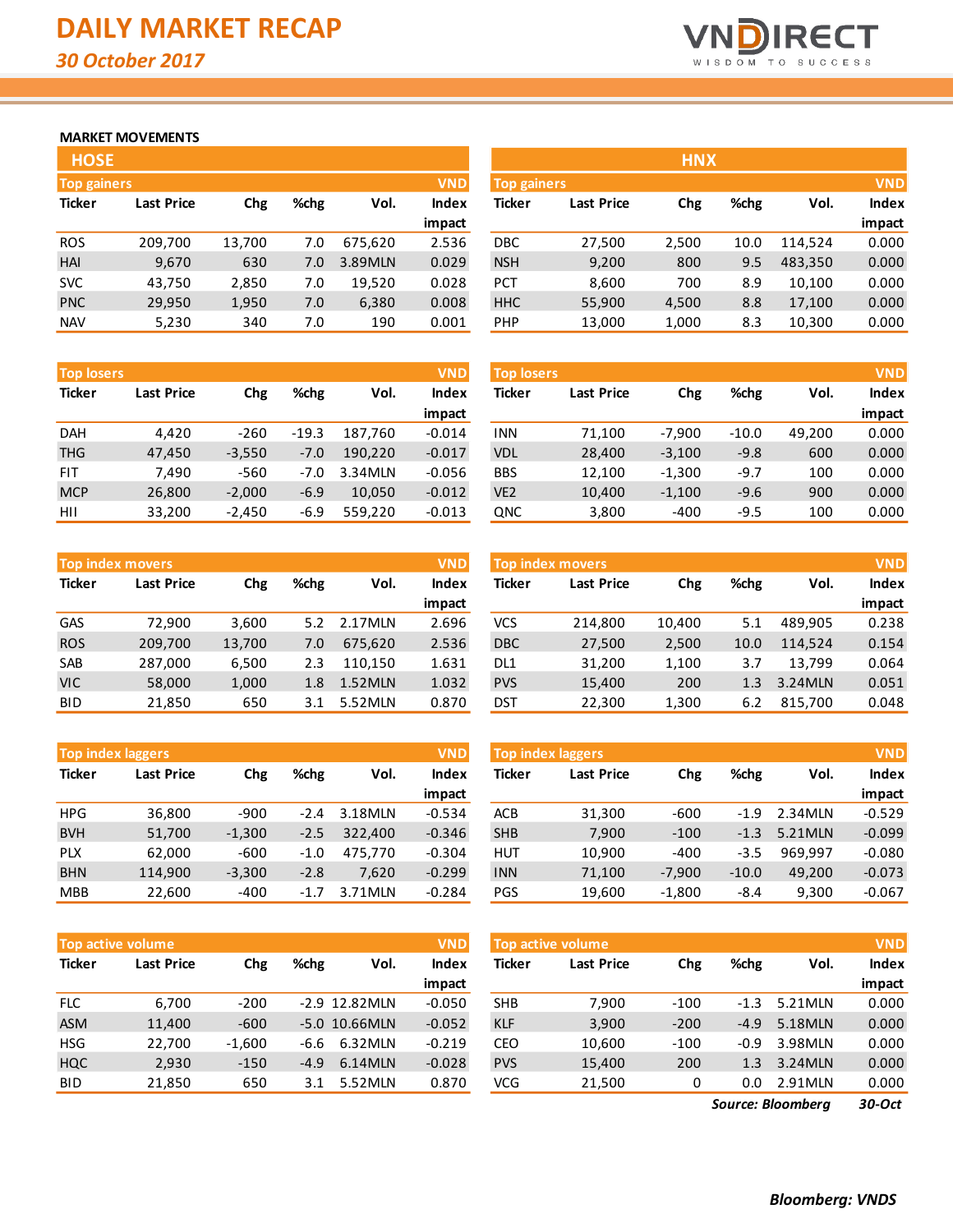

## **FOREIGN ACTIVITIES**

| <b>Volume (Mn'shs)</b> | <b>HOSE</b> | d/d    | <b>HNX</b> | d/d     | Value (VND'bn)        | <b>HOSE</b> | d/d    | <b>HNX</b> | d/d     |
|------------------------|-------------|--------|------------|---------|-----------------------|-------------|--------|------------|---------|
| <b>BUY</b>             | 18.1        | 228.5% | 1.2        | $0.0\%$ | <b>BUY</b>            | 718.3       | 246.7% | 18.8       | 0.0%    |
| % of market            | 9.5%        |        | 2.8%       |         | % of market           | 16.3%       |        | 3.2%       |         |
| <b>SELL</b>            | 15.1        | 119.4% | 0.4        | $0.0\%$ | <b>SELL</b>           | 513.0       | 159.2% | 5.1        | $0.0\%$ |
| % of market            | 8.0%        |        | 1.0%       |         | % of market           | 11.6%       |        | 0.9%       |         |
| <b>NET BUY (SELL)</b>  | 3.00        |        | 0.8        |         | <b>NET BUY (SELL)</b> | 205.4       |        | 13.7       |         |
|                        |             |        |            |         |                       |             |        |            |         |

*Source: HSX, HNX*



### **2017 ACCUMULATION**

| Volume (Mln'shs)      |         | <b>HOSE % of 2016</b> |        | HNX % of 2016 | Value (VND'bn)        |          | HOSE % of 2016 |         | HNX % of 2016 |
|-----------------------|---------|-----------------------|--------|---------------|-----------------------|----------|----------------|---------|---------------|
| <b>BUY</b>            | 2.273.4 | 92.3%                 | 332.9  | 84.4%         | <b>BUY</b>            | 95.094.2 | 104.2%         | 6,985.6 | 112.2%        |
| % of market           | 6.0%    |                       | 2.9%   |               | % of market           | 12.3%    |                | 5.6%    |               |
| <b>SELL</b>           | 2.260.1 | 84.6%                 | 355.0  | 108.2%        | <b>SELL</b>           | 81,861.0 | 82.7%          | 7.675.3 | 150.8%        |
| % of market           | 5.9%    |                       | 3.1%   |               | % of market           | 10.6%    |                | 6.2%    |               |
| <b>NET BUY (SELL)</b> | 13.3    |                       | (22.1) |               | <b>NET BUY (SELL)</b> | 13,233   |                | (689.6) |               |

*Source: HSX, HNX*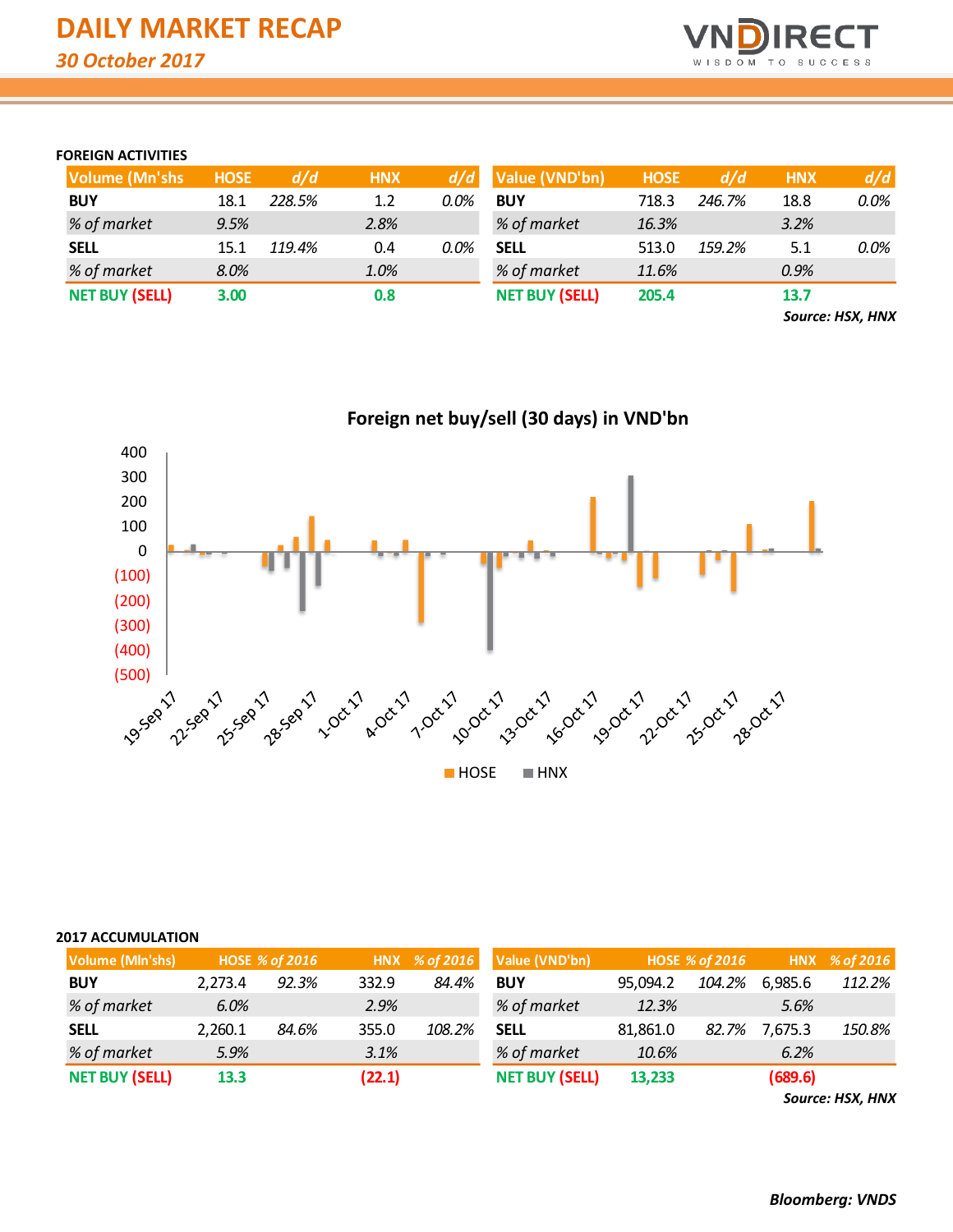

## **FOREIGN ACTIVITIES**

|               |                                    | <b>HOSE</b> |         |       |               | <b>HNX</b>                                          |                               |              |         |     |               |  |
|---------------|------------------------------------|-------------|---------|-------|---------------|-----------------------------------------------------|-------------------------------|--------------|---------|-----|---------------|--|
|               | Top buy by foreigners (value)      |             |         |       | <b>VND'bn</b> |                                                     | Top buy by foreigners (value) |              |         |     | <b>VND'bn</b> |  |
| <b>Ticker</b> | %chg<br>Value<br>Chg<br>Last Price |             |         |       |               | Ticker<br>%chg<br>Value<br>Chg<br><b>Last Price</b> |                               |              |         |     |               |  |
|               |                                    |             |         |       | impact        |                                                     |                               |              |         |     | impact        |  |
| <b>CII</b>    | 32,000                             | $-600$      | $-1.84$ | 174.8 | $-0.066$      | VGC                                                 | 22,800                        | 0            | 0.00    | 7.4 | 0.000         |  |
| <b>MSN</b>    | 60,000                             | 1,500       | 2.56    | 81.2  | 0.679         | <b>VCG</b>                                          | 21,500                        | $\mathbf{0}$ | 0.00    | 4.4 | 0.000         |  |
| VJC.          | 113.100                            | 1,400       | 3.29    | 63.1  | 0.637         | <b>KVC</b>                                          | 3,300                         | $-100$       | $-2.94$ | 1.5 | 0.000         |  |
| <b>VNM</b>    | 152,400                            | $-500$      | 0.40    | 55.6  | 0.341         | <b>PVS</b>                                          | 15,200                        | 200          | $-0.65$ | 1.2 | 0.000         |  |
| <b>VCB</b>    | 42,000                             | $-100$      | 3.45    | 45.2  | 1.973         | <b>DBC</b>                                          | 25,000                        | 2,500        | $-3.10$ | 1.0 | 0.000         |  |

|               | Top sell by foreigners (value) |             |         |       | VND'bn   | Top sell by foreigners (value) |            |             |         |       | VND'bn       |
|---------------|--------------------------------|-------------|---------|-------|----------|--------------------------------|------------|-------------|---------|-------|--------------|
| <b>Ticker</b> | <b>Last Price</b>              | %chg<br>Chg |         | Value | Index    | Ticker                         | Last Price | Chg         | %chg    | Value | <b>Index</b> |
|               |                                |             |         |       | impact   |                                |            |             |         |       | impact       |
| <b>CII</b>    | 32,000                         | $-600$      | $-1.84$ | 168.3 | $-0.066$ | <b>PVS</b>                     | 15,200     | 200         | $-0.65$ | 7.0   | 0.000        |
| <b>HPG</b>    | 37,700                         | $-900$      | 1.89    | 59.2  | 0.416    | <b>VGC</b>                     | 22,800     | $\mathbf 0$ | 0.00    | 3.2   | 0.000        |
| <b>MSN</b>    | 60.000                         | 1,500       | 2.56    | 56.6  | 0.679    | <b>KVC</b>                     | 3,300      | $-100$      | $-2.94$ | 1.7   | 0.000        |
| <b>HSG</b>    | 24,300                         | $-1,600$    | $-3.57$ | 42.9  | $-0.219$ | <b>CSC</b>                     | 31,900     | $\mathbf 0$ | 0.00    | 0.3   | 0.000        |
| <b>CTD</b>    | 222,900                        | 8.900       | 4.16    | 18.0  | 0.268    | <b>MAS</b>                     | 89.700     | $-1.200$    | $-1.32$ | 0.3   | 0.000        |

|               | Top net buy by foreigners (value) |             |      |       | VND'bn          | Top net buy by foreigners (value) |            |              |         |       | <b>VND'bn</b>          |
|---------------|-----------------------------------|-------------|------|-------|-----------------|-----------------------------------|------------|--------------|---------|-------|------------------------|
| <b>Ticker</b> | Last Price                        | %chg<br>Chg |      | Value | Index<br>impact | Ticker                            | Last Price | Chg          | %chg    | Value | <b>Index</b><br>impact |
| <b>VJC</b>    | 113.100                           | 1,400       | 3.29 | 54.2  | 0.637           | VCG                               | 21.500     | 0            | 0.00    | 4.3   | 0.000                  |
| <b>VNM</b>    | 152,400                           | $-500$      | 0.40 | 39.4  | 0.341           | <b>VGC</b>                        | 22,800     | $\mathbf 0$  | 0.00    | 4.2   | 0.000                  |
| <b>GAS</b>    | 72.900                            | 3,600       | 5.19 | 36.3  | 2.696           | DBC                               | 25,000     | 2.500        | $-3.10$ | 0.9   | 0.000                  |
| <b>VCB</b>    | 42,000                            | $-100$      | 3.45 | 32.7  | 1.973           | <b>HHG</b>                        | 7,000      | $\mathbf{0}$ | 0.00    | 0.6   | 0.000                  |
| <b>MSN</b>    | 60,000                            | 1,500       | 2.56 | 24.6  | 0.679           | <b>DXP</b>                        | 12,600     | 800          | 6.78    | 0.5   | 0.000                  |

|               | Top net sell by foreigners (value) |             |         |         | VND'bn   | Top net sell by foreigners (value) |                   |             |         |         | <b>VND'bn</b> |
|---------------|------------------------------------|-------------|---------|---------|----------|------------------------------------|-------------------|-------------|---------|---------|---------------|
| <b>Ticker</b> | Last Price                         | %chg<br>Chg |         | Value   | Index    | Ticker                             | Last Price<br>Chg |             | %chg    | Value   | Index         |
|               |                                    |             |         |         | impact   |                                    |                   |             |         |         | impact        |
| <b>HSG</b>    | 24.300                             | $-1,600$    | $-3.57$ | $-34.9$ | $-0.219$ | <b>PVS</b>                         | 15,200            | 200         | $-0.65$ | $-5.79$ | 0.000         |
| <b>HPG</b>    | 37,700                             | $-900$      | 1.89    | $-27.7$ | 0.416    | <b>CSC</b>                         | 31,900            | $\mathbf 0$ | 0.00    | $-0.32$ | 0.000         |
| <b>CTD</b>    | 222.900                            | 8,900       | 4.16    | $-11.2$ | 0.268    | <b>DHT</b>                         | 75,000            | $-500$      | $-0.66$ | $-0.22$ | 0.000         |
| <b>BVH</b>    | 53,000                             | $-1,300$    | $-2.75$ | $-8.9$  | $-0.400$ | <b>LHC</b>                         | 63,000            | 1,200       | 1.94    | $-0.22$ | 0.000         |
| <b>HBC</b>    | 57,000                             | 200         | 0.35    | $-6.1$  | 0.010    | <b>PVC</b>                         | 9,300             | 300         | 3.33    | $-0.18$ | 0.000         |

*Source: Bloomberg, HOSE, HNX*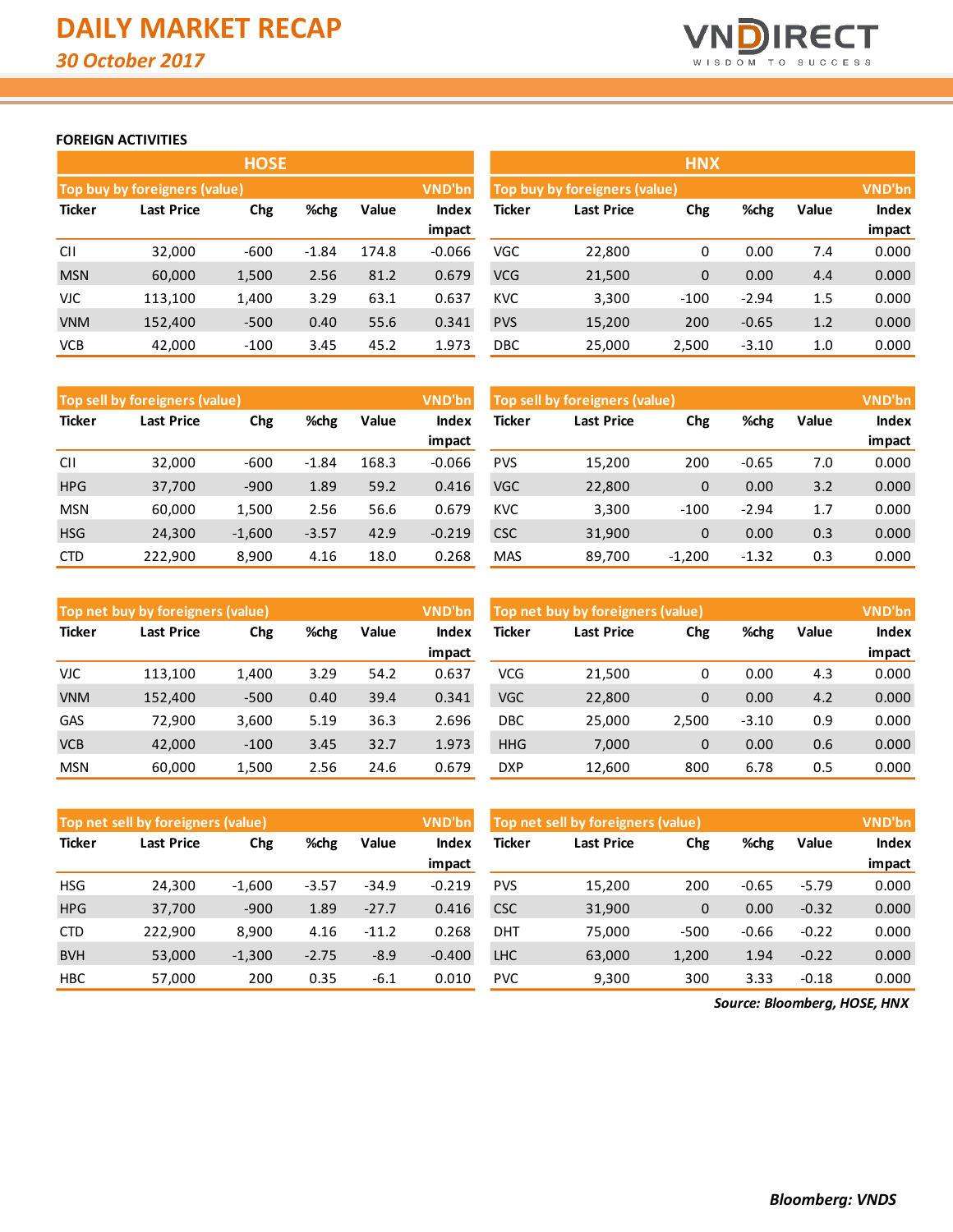

## **TOP 60 MARKET CAP STOCKS SNAPSHOT ON HOSE**

| No. Ticker       | <b>Price</b>     |                  | Price change (%) |         |                | Mkt. Cap Outs. Vol. Float ratio |              |      | Avail. FII Ave. daily vol. | P/E                      | P/B          | <b>ROE</b>    | <b>ROA</b>    |
|------------------|------------------|------------------|------------------|---------|----------------|---------------------------------|--------------|------|----------------------------|--------------------------|--------------|---------------|---------------|
|                  | <b>VND</b>       | 1M               | 3M               | 6M      | <b>US\$mln</b> | Mln'shs                         | %            | %    | $(30 \, days - shs)$       | $\boldsymbol{X}$         | $\pmb{\chi}$ | $\frac{9}{6}$ | $\frac{9}{6}$ |
| 1 VNM VM         | 151,900          | 1.8              | $-0.7$           | 2.6     | 9,701          | 1,451                           | 57.9         | 44.7 | 513,583                    | 24.0                     | 9.0          | 38.9          | 33.1          |
| 2 SAB VM         | 287,000          | 10.4             | 21.9             | 43.6    | 8,099          | 641                             | 10.4         | 39.1 | 27,383                     | 40.0                     | 13.3         | 33.8          | 21.5          |
| 3 VIC VM         | 58,000           | 13.3             | 35.2             | 41.8    | 6,732          | 2,638                           | 52.3         | 18.9 | 1,126,242                  | 48.2                     | 5.3          | 9.8           | 1.5           |
| 4 VCB VM         | 41,900           | 11.4             | 11.7             | 19.4    | 6,634          | 3,598                           | 22.9         | 9.4  | 2,180,176                  | 21.7                     | 2.8          | 13.7          | 1.0           |
| 5 GAS VM         | 72,900           | 5.5              | 18.5             | 31.4    | 6,138          | 1,913                           | 4.2          | 45.8 | 536,273                    | 15.8                     | 3.5          | 22.4          | 15.1          |
| 6 ROS VM         | 209,700          | 95.8             | 130.4            | 42.4    | 4,365          | 473                             | 27.0         | 47.3 | 2,211,346                  | 203.1                    | 20.3         | 11.7          | 7.4           |
| 7 BID VM         | 21,850           | 11.5             | 4.0              | 31.6    | 3,287          | 3,419                           | 4.4          | 28.0 | 1,978,106                  | 13.0                     | 1.7          | 13.0          | 0.6           |
| 8 PLX VM         | 62,000           | $-1.7$           | $-3.4$           | 32.9    | 3,162          | 1,159                           | 100.0        | 10.9 | 417,069                    | 16.0                     | 3.2          | 21.5          | 7.8           |
| 9 CTG VM         | 18,950           | 2.4              | $-2.8$           | 9.2     | 3,105          | 3,723                           | 15.8         | 0.0  | 1,559,400                  | 9.4                      | 1.2          | 12.3          | 0.8           |
| 10 MSN VM        | 60,000           | 8.9              | 44.2             | 35.0    | 3,032          | 1,148                           | 43.9         | 20.4 | 724,506                    | 30.6                     | 3.7          | 13.0          | 3.3           |
| 11 VPB VM        | 41,100           | 9.6              | N/A              | N/A     | 2,708          | 1,497                           | 99.3         | 0.0  | 1,123,863                  | 9.2                      | 2.0          | 25.4          | 1.9           |
| 12 HPG VM        | 36,800           | $-5.4$           | 13.4             | 33.7    | 2,457          | 1,517                           | 58.9         | 9.4  | 3,610,294                  | 6.8                      | 1.9          | 31.5          | 19.7          |
| 13 VJC VM        | 114,500          | 5.8              | 29.0             | 25.5    | 2,274          | 451                             | 64.7         | 4.8  | 864,044                    | 18.4                     | 10.6         | 68.7          | 14.3          |
| 14 MBB VM        |                  |                  |                  |         |                |                                 |              |      |                            |                          |              |               |               |
|                  | 22,600           | 3.9              | 1.0              | 50.2    | 1,806          | 1,816                           | 49.7         | 0.0  | 3,648,646                  | 12.1                     | 1.6          | 13.5          | 1.3           |
| 15 MWG VM        | 129,800          | 11.6             | 28.5             | 55.4    | 1,757          | 308                             | 73.0         | 0.0  | 556,643                    | 21.8                     | 8.5          | 46.6          | 16.0          |
| 16 NVL VM        | 61,000           | $-0.8$           | $-8.4$           | $-13.7$ | 1,672          | 623                             | 29.5         | 40.4 | 1,679,442                  | 18.0                     | 4.0          | 23.1          | 5.3           |
| 17 BVH VM        | 51,700           | $-6.0$           | $-10.2$          | $-9.8$  | 1,548          | 680                             | 29.1         | 24.5 | 242,201                    | 24.6                     | 2.5          | 10.7          | 1.9           |
| 18 BHN VM        | 114,900          | $-7.9$           | 44.9             | 36.3    | 1,172          | 232                             | 100.0        | 31.5 | 39,034                     | 35.5                     | 4.7          | 13.8          | 8.0           |
| 19 FPT VM        | 50,000           | 2.6              | 3.0              | 23.8    | 1,168          | 531                             | 70.7         | 0.0  | 1,030,021                  | 12.2                     | 2.7          | 21.5          | 7.7           |
| 20 STB VM        | 11,250           | $-10.0$          | $-12.1$          | $-2.6$  | 893            | 1,804                           | 94.6         | 15.5 | 2,630,269                  | 29.6                     | 0.9          | 3.0           | 0.2           |
| 21 CTD VM        | 222,900          | 7.2              | 9.3              | 9.3     | 751            | 77                              | 89.0         | 2.1  | 59,225                     | 10.9                     | 2.5          | 28.2          | 14.6          |
| 22 DHG VM        | 105,000          | $-1.4$           | $-9.3$           | 8.6     | 604            | 131                             | 31.8         | 0.0  | 144,439                    | 21.8                     | 4.9          | 23.2          | 19.4          |
| 23 EIB VM        | 11,150           | $-10.8$          | $-8.2$           | $-0.4$  | 603            | 1,229                           | 75.6         | 0.2  | 182,179                    | 23.8                     | 1.0          | 4.3           | 0.4           |
| 24 GMD VM        | 40,650           | $-7.1$           | 0.4              | 16.6    | 516            | 288                             | 59.6         | 0.0  | 804,338                    | 19.6                     | 1.9          | 6.9           | $4.0$         |
| 25 SBT VM        | 21,000           | $-19.2$          | $-48.9$          | $-23.1$ | 515            | 557                             | 72.1         | 39.9 | 1,441,742                  | 17.4                     | 1.7          | 10.3          | 4.6           |
| 26 PNJ VM        | 108,100          | $-5.0$           | 4.8              | 23.0    | 514            | 108                             | 64.5         | 0.0  | 252,768                    | 17.4                     | 4.3          | 28.9          | 16.4          |
| 27 SSI VM        | 22,850           | $-8.8$           | $-11.6$          | 4.3     | 493            | 490                             | 57.0         | 48.5 | 2,492,203                  | 10.5                     | 1.3          | 13.4          | 7.0           |
| 28 REE VM        | 34,450           | $-1.9$           | $-5.6$           | 23.7    | 470            | 310                             | 48.3         | 0.0  | 1,145,531                  | 6.5                      | 1.5          | 22.3          | 14.1          |
| 29 KDH VM        | 25,950           | 8.1              | 6.0              | 18.7    | 384            | 336                             | 56.7         | 0.0  | 127,519                    | 17.2                     | 1.9          | 11.3          | 5.2           |
| <b>30 NT2 VM</b> | 29,950           | 12.8             | 5.6              | $-0.2$  | 379            | 288                             | 27.9         | 28.5 | 376,917                    | 12.7                     | 1.8          | 14.4          | 6.7           |
| 31 DPM VM        | 21,350           | $-6.2$           | $-8.0$           | $-9.1$  | 368            | 391                             | 35.2         | 28.0 | 425,099                    | 12.5                     | 1.0          | 8.8           | 7.2           |
| 32 HSG VM        | 22,700           | $-20.6$          | $-24.6$          | $-17.8$ | 350            | 350                             | 51.8         | 22.4 | 2,377,255                  | 5.0                      | 1.6          | 36.4          | 11.7          |
| 33 CII VM        | 32,000           | 0.0              | $-1.2$           | $-16.2$ | 347            | 246                             | 58.6         | 10.0 | 994,729                    | 3.6                      | 1.6          | 47.7          | 12.5          |
| 34 KDC VM        | 37,000           | $-11.9$          | $-18.3$          | $-6.6$  | 335            | 206                             | 49.8         | 39.5 | 354,739                    | 13.5                     | 1.2          | 9.2           | $6.0\,$       |
| 35 VCI VM        | 62,600           | 4.9              | 2.6              | N/A     | 331            | 120                             | 91.6         | 15.4 | 106,044                    | 16.2                     | 5.4          | 31.9          | 12.1          |
| 36 HAG VM        | 7,750            | $-7.7$           | $-15.8$          | $-10.4$ | 316            | 927                             | 61.3         | 37.4 | 2,058,158                  | 16.3                     | 0.5          | 2.8           | 0.8           |
| 37 HNG VM        | 9,250            | $-4.6$           | $-9.8$           | $-20.9$ | 312            | 767                             | 35.1         | 48.0 | 1,076,139                  | 13.0                     | 0.7          | 5.2           | 1.7           |
| 38 PDR VM        | 31,800           | 4.3              | 15.4             | 38.0    | 311            | 222                             | 38.3         | 48.0 | 1,308,704                  | 17.4                     | 2.7          | 16.3          | 4.3           |
| 39 DCM VM        | 13,050           | $-4.4$           | $-4.4$           | $-0.8$  | 304            | 529                             | 24.4         | 46.5 | 1,431,186                  | 8.7                      | 1.1          | 13.5          | 6.4           |
| 40 HBC VM        | 53,100           | $-13.5$          | $-7.7$           | 35.8    | 303            | 130                             | 71.0         | 26.2 | 1,323,438                  | 8.4                      | 3.8          | 53.4          | 7.1           |
| 41 PPC VM        | 20,550           | 1.5              | $-5.7$           | 17.4    | 290            | 321                             | 15.7         | 32.5 | 189,831                    | 4.0                      | 1.1          | 32.1          | 18.1          |
| 42 BMP VM        | 74,600           | $-3.7$           | $-8.8$           | $-28.2$ | 269            | 82                              | 61.8         | 56.4 | 376,473                    | 14.0                     | 2.5          | 18.3          | 15.5          |
| 43 KBC VM        | 12,950           | $-11.3$          | $-14.0$          | $-12.8$ | 268            | 470                             | 75.2         | 22.0 | 2,346,201                  | 10.5                     | 0.7          | 7.4           | 4.0           |
| 44 TCH VM        | 15,800           | $-1.6$           | $-7.6$           | $-23.9$ | 252            | 363                             | 52.5         | 48.5 | 1,179,985                  | 11.5                     | 1.3          | 16.6          | 15.1          |
| 45 PVD VM        | 14,850           | 4.9              | 12.5             | $-16.1$ | 250            | 383                             | 48.1         | 29.2 | 2,520,905                  | N/A                      | 0.4          | $-1.5$        | $-0.8$        |
| 46 VCF VM        | 200,000          | 1.0              | $-13.0$          | 4.2     | 234            | 27                              | 30.7         | 19.3 | 518                        | 14.5                     | 2.4          | 18.3          | 12.9          |
| 47 HCM VM        |                  |                  | $-4.9$           | 26.1    | 232            |                                 |              | 45.8 | 378,843                    |                          |              |               |               |
| 48 HT1 VM        | 40,600<br>13,700 | $-0.7$<br>$-6.8$ | $-24.7$          | $-38.0$ | 230            | 130<br>382                      | 38.0<br>20.0 | 43.6 | 352,528                    | 11.8<br>10.5             | 2.0<br>1.0   | 17.8<br>10.0  | 10.6<br>4.3   |
| 49 DXG VM        |                  |                  |                  |         |                |                                 |              |      |                            |                          |              |               |               |
|                  | 18,050           | $-14.0$          | $-1.1$           | $-5.8$  | 227            | 286                             | 71.5         | 20.0 | 3,571,681                  | 6.0                      | 1.5          | 32.6          | 12.9          |
| 50 TLG VM        | 98,900           | $-0.1$           | $-7.6$           | 22.4    | 217            | 50                              | 25.6         | 71.9 | 2,762                      | 21.0                     | 4.9          | 24.7          | 17.7          |
| 51 TRA VM        | 117,200          | $-0.5$           | $-2.3$           | 13.4    | 214            | 41                              | 82.9         | 0.9  | 10,777                     | 21.9                     | 4.9          | 23.4          | 16.0          |
| 52 NKG VM        | 34,500           | $-2.1$           | $6.8\,$          | 21.8    | 197            | 130                             | 43.9         | 54.1 | 509,837                    | 5.4                      | 1.8          | 39.5          | 9.4           |
| 53 LGC VM        | 23,100           | 0.7              | $-0.4$           | $-3.8$  | 196            | 193                             | N/A          | 4.0  | 851                        | 28.7                     | 1.8          | 6.3           | 1.8           |
| 54 VHC VM        | 47,000           | $-7.8$           | $-9.3$           | $-11.3$ | 191            | 92                              | 25.1         | 61.6 | 86,551                     | 8.0                      | 1.6          | 20.8          | 11.2          |
| 55 FLC VM        | 6,700            | $-9.0$           | $-9.5$           | $-8.6$  | 188            | 638                             | 86.2         | 39.8 | 14,506,460                 | 7.1                      | 0.5          | 7.8           | 3.6           |
| 56 NLG VM        | 26,900           | $-0.6$           | $-12.7$          | 5.6     | 186            | 157                             | 56.2         | 5.2  | 653,713                    | 8.0                      | 1.5          | 20.3          | 8.0           |
| 57 GTN VM        | 16,400           | 0.3              | $-0.3$           | 6.5     | 180            | 250                             | 18.4         | 51.6 | 945,210                    | 132.0                    | 1.5          | 1.3           | 0.9           |
| 58 PVT VM        | 14,300           | $-4.0$           | $-4.0$           | 12.6    | 177            | 281                             | 48.9         | 18.6 | 157,789                    | 11.4                     | 1.2          | 10.3          | 4.1           |
| 59 PAN VM        | 33,600           | $-8.7$           | $-6.7$           | $-8.7$  | 174            | 118                             | 59.8         | 54.1 | 10,976                     | 9.5                      | 1.6          | 7.2           | 4.0           |
| 60 PC1 VM        | 33,400           | $-5.5$           | $-4.6$           | 15.0    | 170            | 115                             | 72.0         | 7.1  | 135,886                    | 9.6                      | 1.7          | 18.7          | 7.8           |
|                  |                  |                  |                  |         |                |                                 |              |      |                            | <b>Source: Bloomberg</b> |              | 30-Oct        |               |